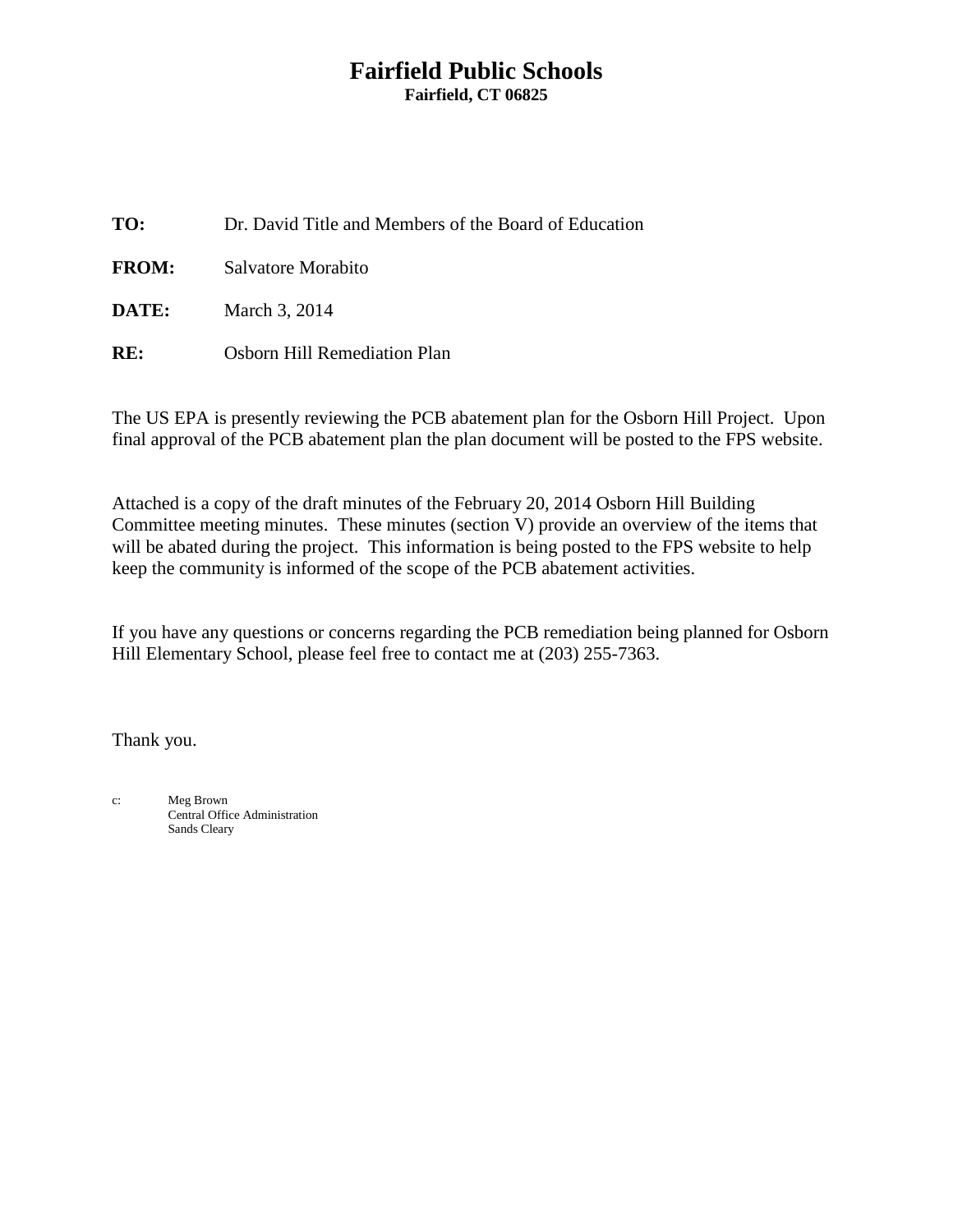### OSBORN HILL SCHOOL BUILDING COMMITTEE MEETING

February 20, 2014 7:00 p.m. First Floor Conference Room Independence Hall 725 Old Post Road Fairfield, CT 06824

### DRAFT MINUTES

Members Present: Bret Bader; Susan Cardona; William Dunn, Vice Chairman, Kim Marshall, Chairman

Members Absent: Steve White, Secretary

Others Present: Phil Ryan, Town of Fairfield Purchasing Department, Sal Morabito, BoE Manager of Construction, Security and Safety; William Silver, Silver/Petrucelli and Associates; Judy Ewing, First Selectman Liaison, Frank Arnone, Osborn Hill Principal and Liz Giardina, Osborn Hill PTA President-Elect, Jessica Gerber, BOE Member, arrived at 7:50 p.m. Mr. Silver left the meeting at 7:50.

### **I. Call to Order**

Ms. Marshall called the meeting to order at 7:05pm

#### **II. Approval of the January 16 Draft meeting minutes**

Ms. Marshall asked for a motion to approve the January Minutes. Mr. Bader made a motion to approve the minutes. Ms. Cardona seconded the motion. Ms. Marshall abstained.

**The motion passed 3:0**. Ms. Marshall abstained.

#### **III. Approval of invoices**

There were no invoices outstanding at this time.

#### **IV. Update from the Architect**

Mr. Silver reported that the State made six minor comments that have been addressed.

US EPA approval of the abatement plan is expected shortly, by Mr. Morabito.

#### **V. Old Business**

Ms. Marshall inquired what the status of the EPA approval is. Mr. Morabito stated that approval of the abatement plans are in process. Mr. Morabito explained that there are two types of PCB abatement approvals that must be received, those that are state regulated and those that are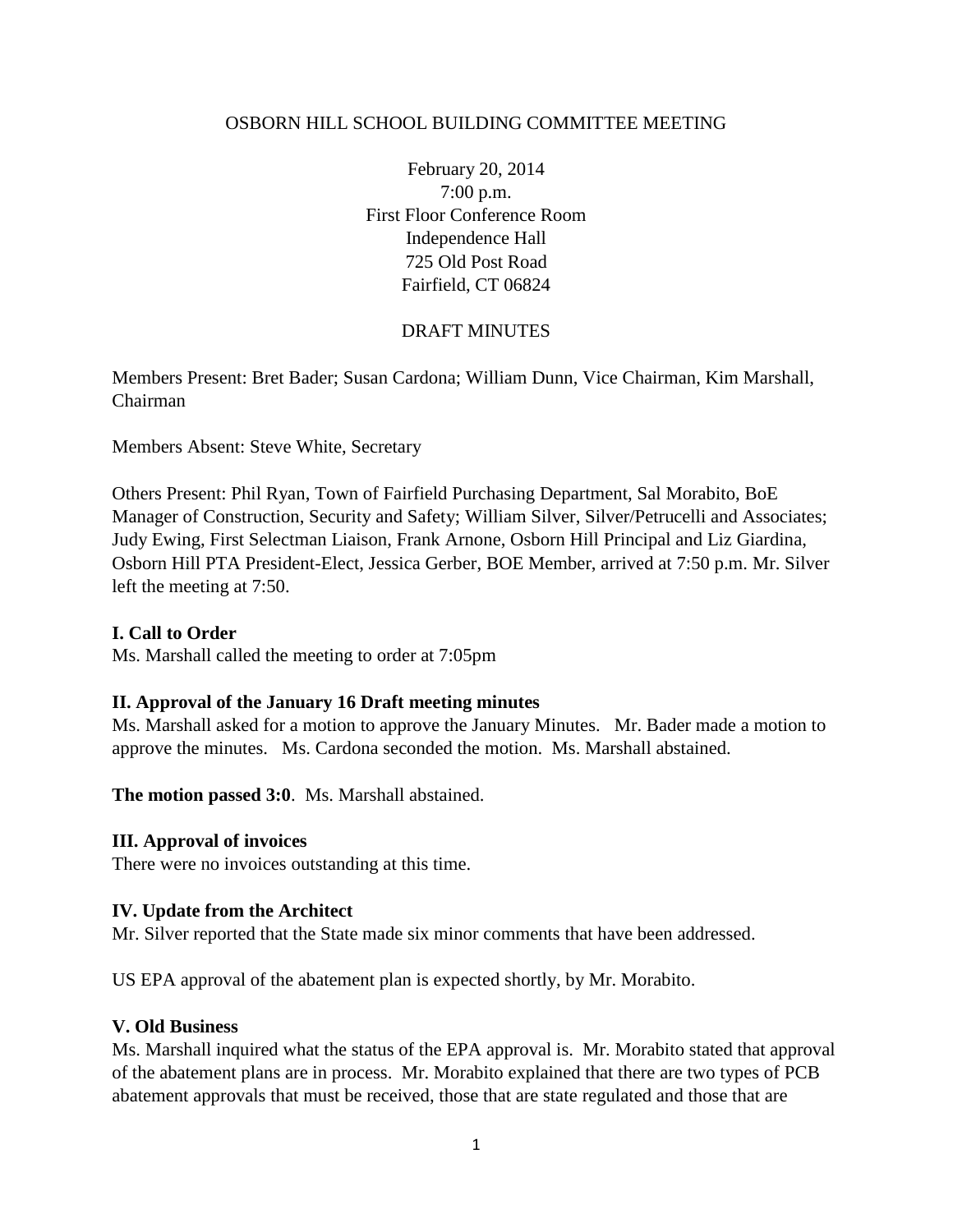federally regulated. Mr. Morabito anticipates that there will be a conference call with the EPA on or around February  $21<sup>st</sup>$  to discuss the remaining items needed for the approval of the abatement plan. He also anticipates that the project will be approved to move forward.

A summary of the work covered by the abatement plan for the federally regulated PCBs were discussed. These include the removal and disposal of the following:

- windows and associated exterior bricks in the seven south classrooms.
- windows and associated exterior bricks in the corridor leading to the gymnasium.
- stone/slate floor in the center corridor running from the main entrance to the gymnasium entrance.
- stone/slate floor in front of the rear southwest entrance.
- gymnasium roof trusses, tectum roof deck and associated spray on fireproofing material.
- sprayed on fireproofing on the perimeter steel beams in the gymnasium.
- multiple layers of gymnasium flooring
- specific gymnasium doors and associated CMU blocks
- caulking and CMU blocks at control joints in the CMU walls
- paint on the CMU walls

In addition to the above removal and disposal items the CMU walls and concrete floor slab of the gymnasium will be scarified to remove a layer of the wall and slab that were contaminated by contact with PCB containing materials. Following remediation these surfaces will be tested for PCB content. If the remediation is not able to achieve the less than1.0 PPM criteria, the surfaces will be encapsulated and wipe samples will be obtained to assure the less than 1.0 ug/cm2 for dermal contact standard is achieved.

If encapsulation is needed, then continued monitoring of the space will be necessary. The details of any such monitoring will be determined in by the US EPA based on the actual final reading before encapsulation.

A conversation took place to clarify how the project schedule could be affected should approval from the US EPA be delayed beyond mid-March.

# **VI. New Business**

Ms. Marshall is working with Twig Holland regarding the need for, and selection of a Clerk of the Works for the project.

A conversation took place to address possible approaches to processing requests for bids, depending on the project schedule going forward.

# **VII. Public Comment**

There was no public comment.

# **VIII. Adjournment**